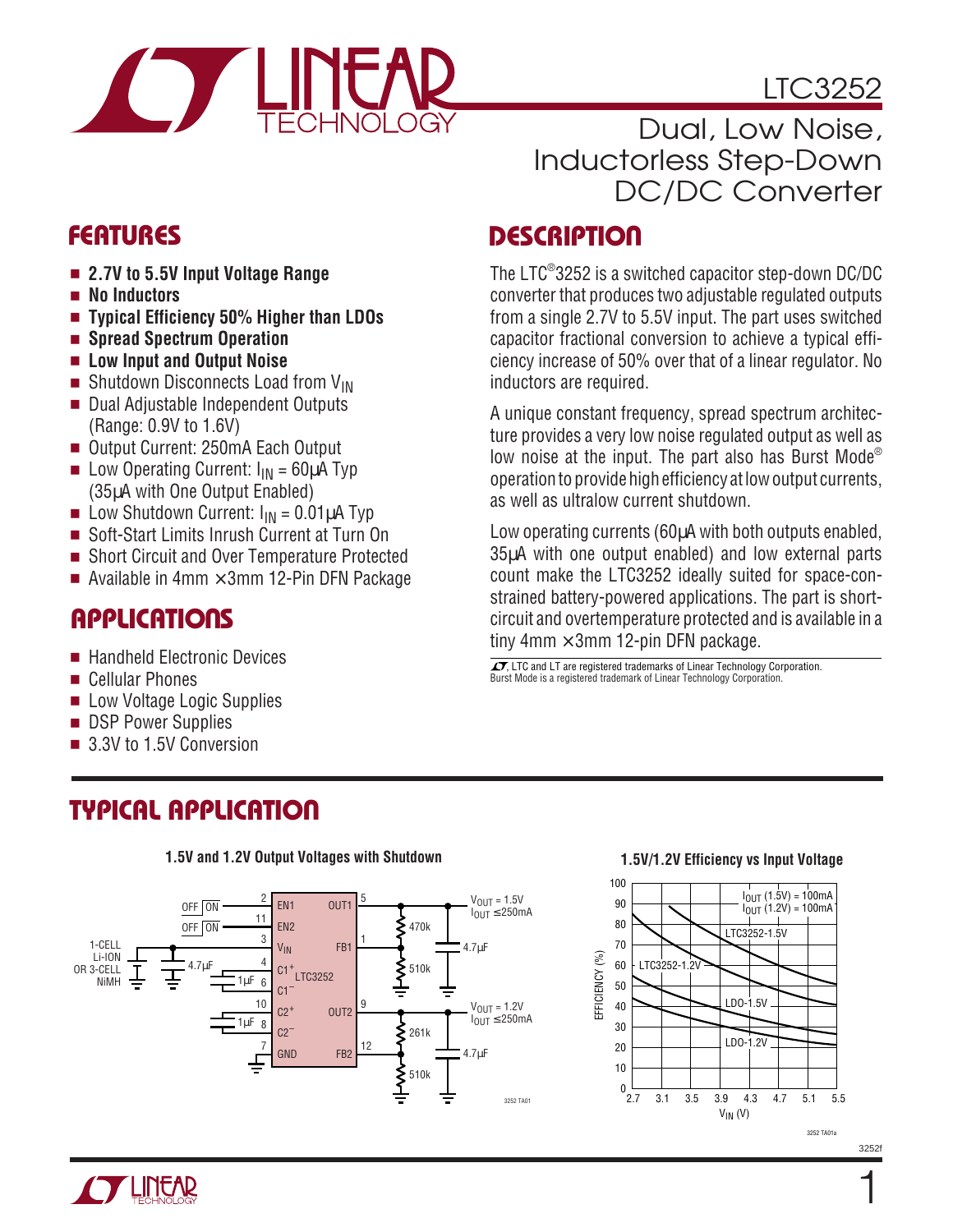**(Notes 1, 6)**

| EN1, EN2, FB1, FB2 to GND  -0.3V to $(V_{IN} + 0.3V)$ |  |
|-------------------------------------------------------|--|
|                                                       |  |
| <b>Operating Ambient Temperature Range</b>            |  |
|                                                       |  |
|                                                       |  |
| Lead Temperature (Soldering, 10 sec) 300°C            |  |

## **ABSOLUTE MAXIMUM RATINGS PACKAGE/ORDER INFORMATION**



Consult LTC Marketing for parts specified with wider operating temperature ranges.

## **ELECTRICAL CHARACTERISTICS The** ● **denotes the specifications which apply over the full operating**

**temperature range, otherwise specifications are at TA = 25**°**C. VIN = 3.6V, VOUT1 = VOUT2 = 1.5V, C1 = C2 = 1**µ**F, Cin = COUT1 = COUT2 = 4.7**µ**F (all capacitors ceramic) unless otherwise noted.**

| <b>SYMBOL</b>                       | <b>PARAMETER</b>                                  | <b>CONDITIONS</b>                                                                                                              |           | MIN   | <b>TYP</b> | <b>MAX</b> | <b>UNITS</b>             |
|-------------------------------------|---------------------------------------------------|--------------------------------------------------------------------------------------------------------------------------------|-----------|-------|------------|------------|--------------------------|
| $V_{\text{IN}}$                     | Min Operating Voltage                             | (Note 4)                                                                                                                       | $\bullet$ | 2.7   |            |            | V                        |
|                                     | Max Operating Voltage                             |                                                                                                                                | O         |       |            | 5.5        | $\vee$                   |
| <b>I<sub>VIN</sub></b>              | Operating Current,<br><b>Both Outputs Enabled</b> | $I_{\text{OUT}} = 0 \text{mA}, V_{\text{EN1}} = V_{\text{IN}}, V_{\text{EN2}} = V_{\text{IN}}$<br>$2.7V \le V_{IN} \le 5.5V$   | $\bullet$ |       | 60         | 100        | μA                       |
|                                     | Operating Current,<br>One Output Enabled          | $I_{OUT} = 0mA$ , $V_{EN1} = 0$ , $V_{EN2} = V_{IN}$ or $V_{EN1} = V_{IN}$ ,<br>$V_{EN2} = 0$ , 2.7V $\leq$ $V_{IN} \leq$ 5.5V | $\bullet$ |       | 35         | 60         | μA                       |
|                                     | Shutdown Current                                  | $V_{M0} = 0V$ , $V_{M1} = 0V$ , 2.7 $V \le V_{IN} \le 5.5V$                                                                    | $\bullet$ |       | 0.01       | 1          | μA                       |
| V <sub>FB1</sub> , V <sub>FB2</sub> | Feedback Voltage                                  | $I_{OUT} = 0$ mA, 2.7V $\leq$ V <sub>IN</sub> $\leq$ 5.5V                                                                      | $\bullet$ | 0.78  | 0.8        | 0.82       | V                        |
| $I_{\text{OUT1}}$                   | <b>Output Current</b>                             | $V_{EN1} = V_{IN}$                                                                                                             |           | 250   |            |            | mA                       |
| $I_{OUT2}$                          | <b>Output Current</b>                             | $V_{EN2} = V_{IN}$                                                                                                             | ●         | 250   |            |            | mA                       |
| <b>IFB</b>                          | FB1, FB2 Input Current                            | $V_{FB1} = V_{FB2} = 0.85V$                                                                                                    | $\bullet$ | $-50$ |            | 50         | nA                       |
| VRIPPLE                             | Output Ripple (OUT1 or OUT2)                      | $I_{\text{OUT}} = 250 \text{mA}$                                                                                               |           |       | 10         |            | $mV_{P-P}$               |
|                                     | Spread Spectrum Frequency Range                   | f <sub>MIN</sub> Switching Frequency<br>f <sub>MAX</sub> Switching Frequency                                                   | ●         | 0.8   | 1.0<br>1.6 | 2.0        | <b>MHz</b><br><b>MHz</b> |
| $V_{\text{IH}}$                     | EN1, EN2 Input High Voltage                       | $2.7V \le V_{IN} \le 5.5V$                                                                                                     |           | 1.2   | 0.8        |            | $\vee$                   |
| $V_{IL}$                            | EN1, EN2 Input Low Voltage                        | $2.7V \le V_{IN} \le 5.5V$                                                                                                     | 0         |       | 0.8        | 0.4        | $\vee$                   |
| I <sub>IH</sub>                     | EN1, EN2 Input High Current                       | $EN1 = V_{IN}$ , $EN2 = V_{IN}$                                                                                                | $\bullet$ | $-1$  |            |            | μA                       |
| Ιı                                  | EN1, EN2 Input Low Current                        | $EN1 = 0V$ , $EN2 = 0V$                                                                                                        | ●         | $-1$  |            | 1          | μA                       |
| $t_{ON}$                            | Turn On Time                                      | $R_{\text{OUT}} = 3\Omega$                                                                                                     |           |       | 0.8        |            | ms                       |
| OUT1, OUT2                          | Load Regulation (Referred to FB pin)              |                                                                                                                                |           |       | 0.08       |            | mV/mA                    |
|                                     | Line Regulation                                   | $0 \leq I_{\text{OUT1}} \leq 250 \text{mA}$ or $0 \leq I_{\text{OUT2}} \leq 250 \text{mA}$                                     |           |       | 0.2        |            | $\%$ /V                  |
| $R_{OL}$                            | Open Loop Output Impedance,<br>(OUT1 or OUT2)     | $V_{1N}$ = 3.0V, $I_{OUT}$ = 200mA, $V_{FB}$ = 0.74V (Note 5)                                                                  | 0         |       | 1          | 1.4        | $\Omega$                 |

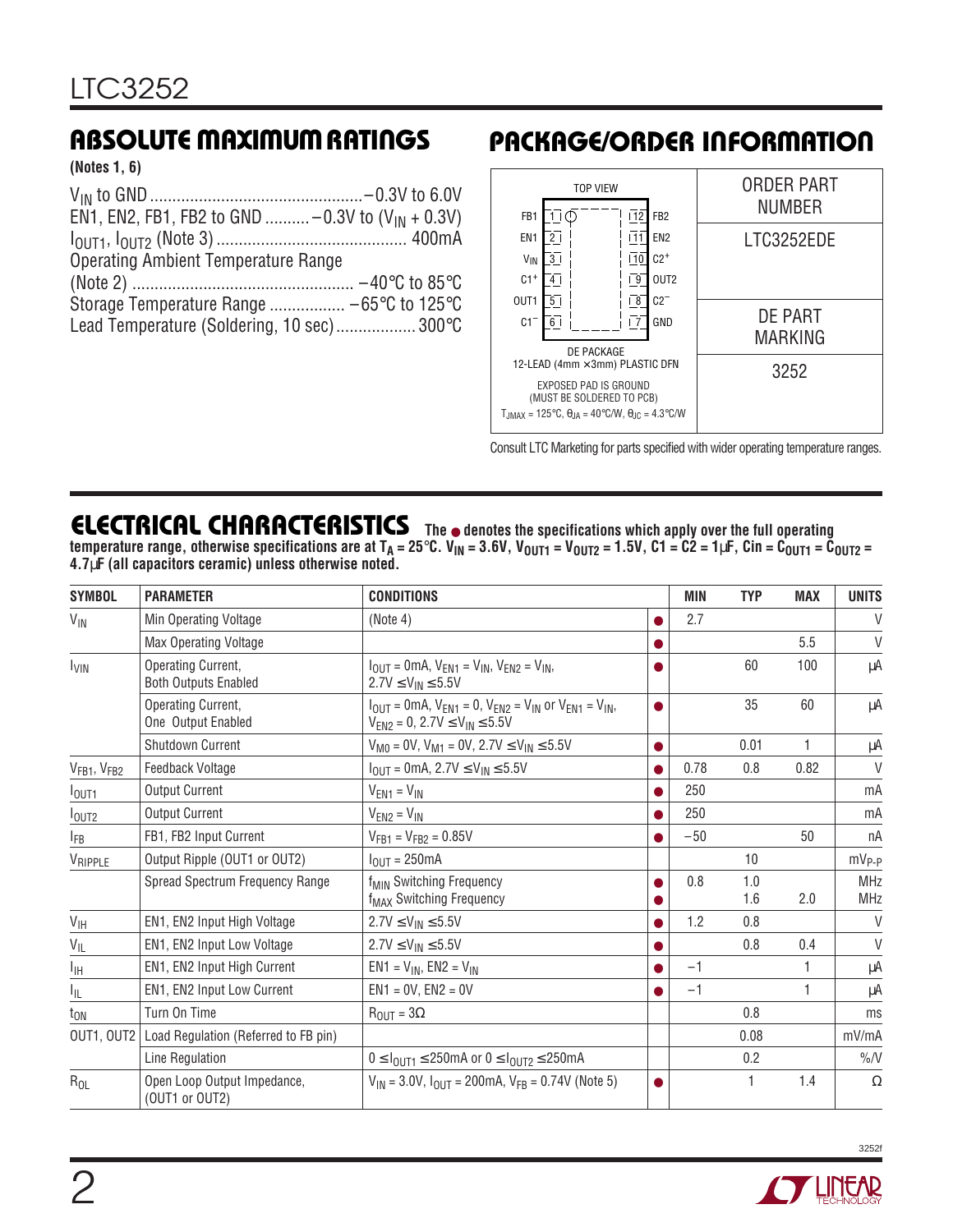## **ELECTRICAL CHARACTERISTICS**

**Note 1:** Absolute Maximum Ratings are those values beyond which the life of a device may be impaired.

**Note 2:** The LTC3252EDE is guaranteed to meet specified performance from 0°C to 70°C. Specifications over the –40°C and 85°C operating temperature range are assured by design characterization and correlation with statistical process control.

**Note 3:** Based on long-term current density limitations.

**Note 4:** Minimum operating voltage required for regulation is:

 $V_{IN}$  > 2  $\bullet$  ( $V_{OUT(MIN)}$  + R<sub>OL</sub> $\bullet$   $I_{OUT}$ )

**Note 5:** Output not in regulation;  $R_{OL} = (V_{IN}/2 - V_{OUT})/I_{OUT}$ . **Note 6:** This IC includes overtemperature protection that is intended to protect the device during momentary overload conditions. Junction temperature will exceed 125°C when overtemperature protection is active. Continuous operation above the specified maximum operating junction temperature may impair device reliability.

## **TYPICAL PERFORMANCE CHARACTERISTICS**



 $V_{IN}$  (V)

3252 G05



**1.5V Output Efficiency vs Output**





 $V_{IN}$  (V)

3252 G04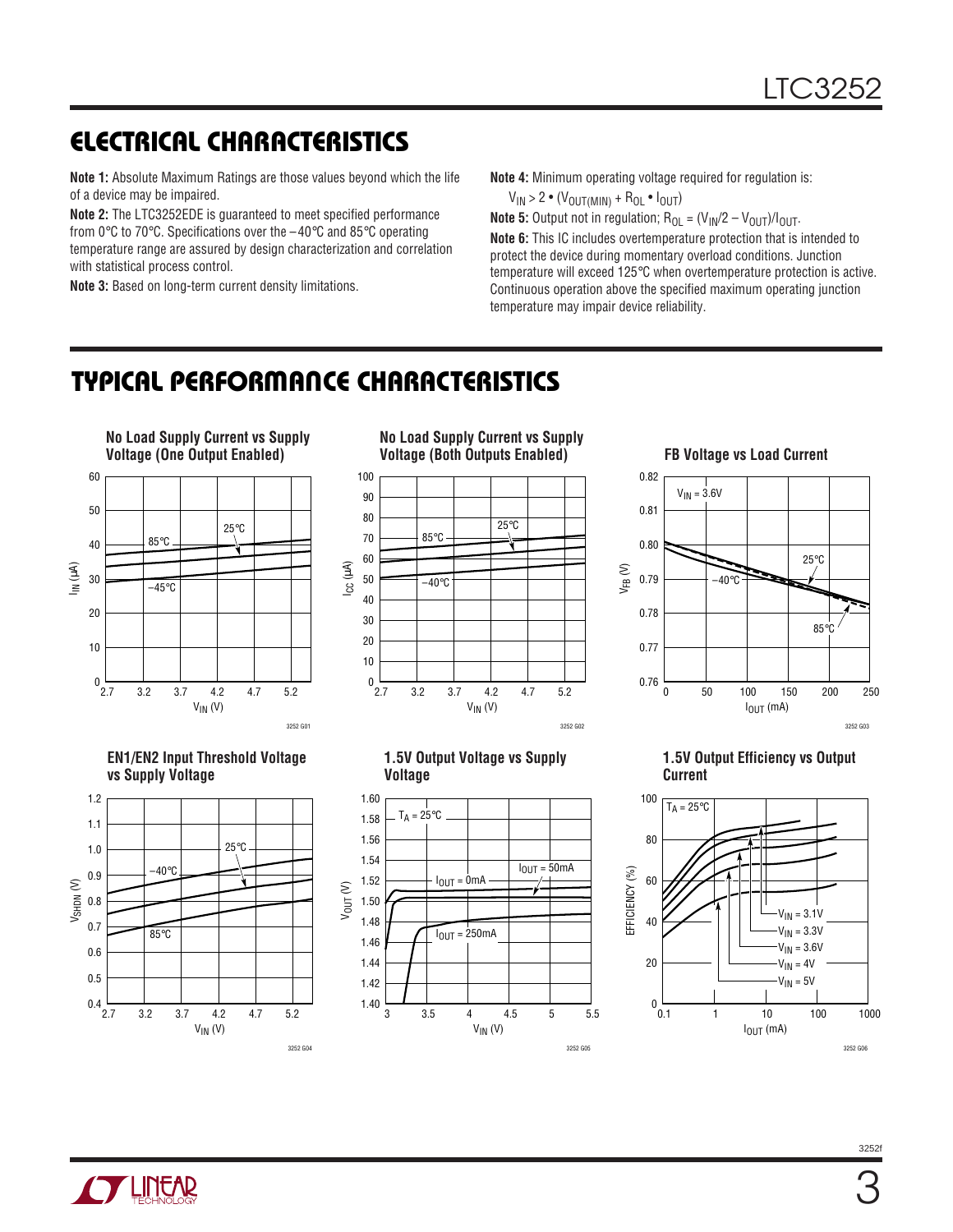# **TYPICAL PERFORMANCE CHARACTERISTICS**



## **PIN FUNCTIONS**

**FB1 (Pin 1):** Feedback Input Pin 1. An output divider should be connected from OUT1 to FB1 to program the output voltage.

**EN1 (Pin 2):** Input Enable Pin 1. When EN1 is high, OUT1 is enabled. When EN1 is low OUT1 is shut down.

**V<sub>IN</sub>** (Pin 3): Input Supply Voltage. Operating V<sub>IN</sub> may be between 2.7V and 5.5V. Bypass V<sub>IN</sub> with a  $\geq$  4.7µF (1µF min) low ESR ceramic capacitor to GND  $(C_{1N})$ .

**C1+ (Pin 4):** Flying Capacitor 1 Positive Terminal (C1).

**OUT1 (Pin 5):** Regulated Output Voltage 1. OUT1 is disconnected from  $V_{IN}$  when in shutdown. Bypass OUT1 with a low ESR ceramic capacitor to GND  $(C_{01})$ . See Output Capacitor Selection section for size requirements.

**C1– (Pin 6):** Flying Capacitor 1 Negative Terminal (C1).

**GND (Pin 7):** Ground. Connect to a ground plane for best performance.

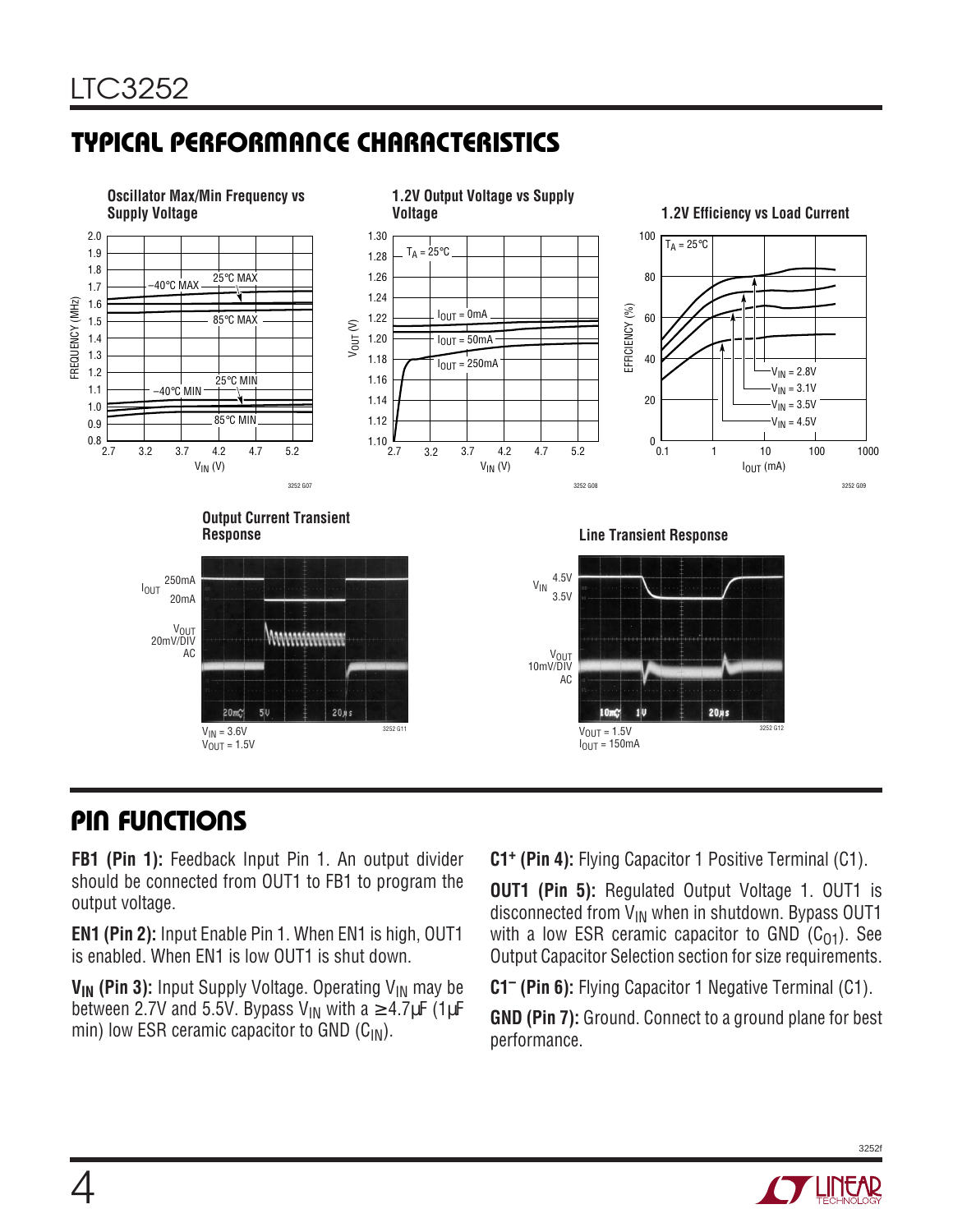## **PIN FUNCTIONS**

**C2– (Pin 8):** Flying Capacitor 2 Negative Terminal (C2).

**OUT2 (Pin 9):** Regulated Output Voltage 2. OUT2 is disconnected from  $\check{V}_{IN}$  when in shutdown. Bypass OUT2 with a low ESR ceramic capacitor to GND  $(C_{02})$ . See Output Capacitor Selection section for size requirements.

**C2+ (Pin 10):** Flying Capacitor 2 Positive Terminal (C2).

**EN2 (Pin 11):** Input Enable Pin 2. When EN2 is high, OUT2 is enabled. When EN2 is low OUT2 is shut down.

**FB2 (Pin 12):** Feedback Input Pin 2. An output divider should be connected from OUT2 to FB2 to program the output voltage.

## **SIMPLIFIED BLOCK DIGRAM**



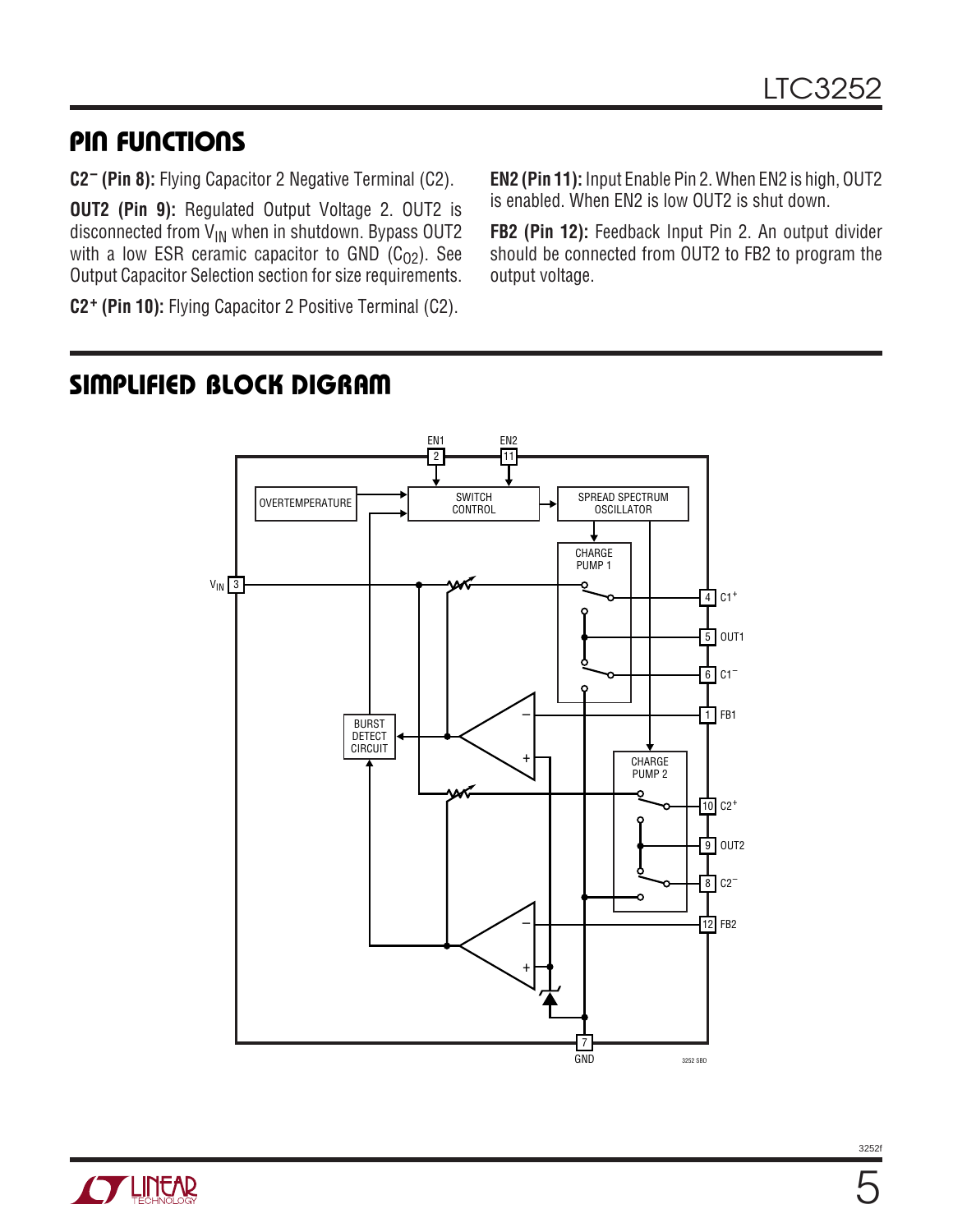The LTC3252 has two switched capacitor charge pumps to step down  $V_{IN}$  to two regulated output voltages. The two charge pumps operate 180° out of phase to reduce input ripple. Regulation is achieved by sensing each output voltage through an external resistor divider and modulating the charge pump output current based on the error signal. A 2-phase nonoverlapping clock activates the two charge pumps running them out of phase from each other. On the first phase of the clock current is transferred from  $V_{IN}$ , through the external flying capacitor 1, to OUT1 via the switches of charge pump 1. Not only is current being delivered to OUT1 on the first phase, but the flying capacitor is also being charged up. On the second phase of the clock, flying capacitor 1 is connected from OUT1 to ground, transferring the charge stored during the first phase of the clock to OUT1 via the switches of charge pump 1. Charge pump 2 operates in the same manner to supply current to OUT2, but with the phases of the clock reversed relative to charge pump 1. Using this method of switching, only half of the output current for each output is delivered from  $V_{IN}$ , thus achieving a 50% increase in efficiency over a conventional LDO. A spread spectrum oscillator, which utilizes random switching frequencies between 1MHz and 1.6MHz, sets the rate of charging and discharging of the flying capacitors. This architecture achieves extremely low output noise. Input noise is significantly reduced compared to conventional charge pumps. The outputs also have a low current burst mode to improve efficiency even at light loads.

In shutdown mode all circuitry is turned off and the LTC3252 draws only leakage current from the  $V_{IN}$  supply. Furthermore, OUT1 and OUT2 are disconnected from  $V_{\text{IN}}$ . The EN1 and EN2 pins are CMOS inputs with threshold voltages of approximately 0.8V to allow regulator control with low voltage logic levels. The LTC3252 is in shutdown when a logic low is applied to both enable pins. Since the mode pins are high impedance CMOS inputs, they should never be allowed to float. Always drive the enable pins with valid logic levels.

#### **Short-Circuit/Thermal Protection**

The LTC3252 has built-in short-circuit current limiting as well as over temperature protection. During short-circuit conditions, internal circuitry automatically limits each output to approximately 500mA of current. If fault conditions (such as shorted outputs) cause excessive self heating on chip such that the junction temperature exceeds approximately 160°C, the thermal shutdown circuitry will disable the charge pumps. The IC resumes operation once the junction temperature drops back to approximately 155°C. The LTC3252 will cycle in and out of thermal shutdown without latchup or damage until the overstress condition is removed. Long term overstress  $(I<sub>OIII1</sub>$  or  $I<sub>OIII2</sub> > 400$ mA, and/or  $T<sub>J</sub> > 125$ °C) should be avoided as it can degrade the performance or shorten the life of the part.

#### **Soft-Start**

To prevent excessive current flow at  $V_{IN}$  during start-up, the LTC3252 has built-in soft-start circuitry on each output. When an output is enabled, the soft-start circuitry increases the amount of current available from the output linearly over a period of approximately 500µs. The softstart circuitry is disabled shortly after the output achieves regulation.

#### **Spread Spectrum Operation**

Switching regulators can be particularly troublesome where electromagnetic interference (EMI) is concerned. Switching regulators operate on a cycle-by-cycle basis to transfer power to an output. In most cases, the frequency of operation is either fixed or is a constant based on the output load. This method of conversion creates large components of noise at the frequency of operation (fundamental) and multiples of the operating frequency (harmonics).

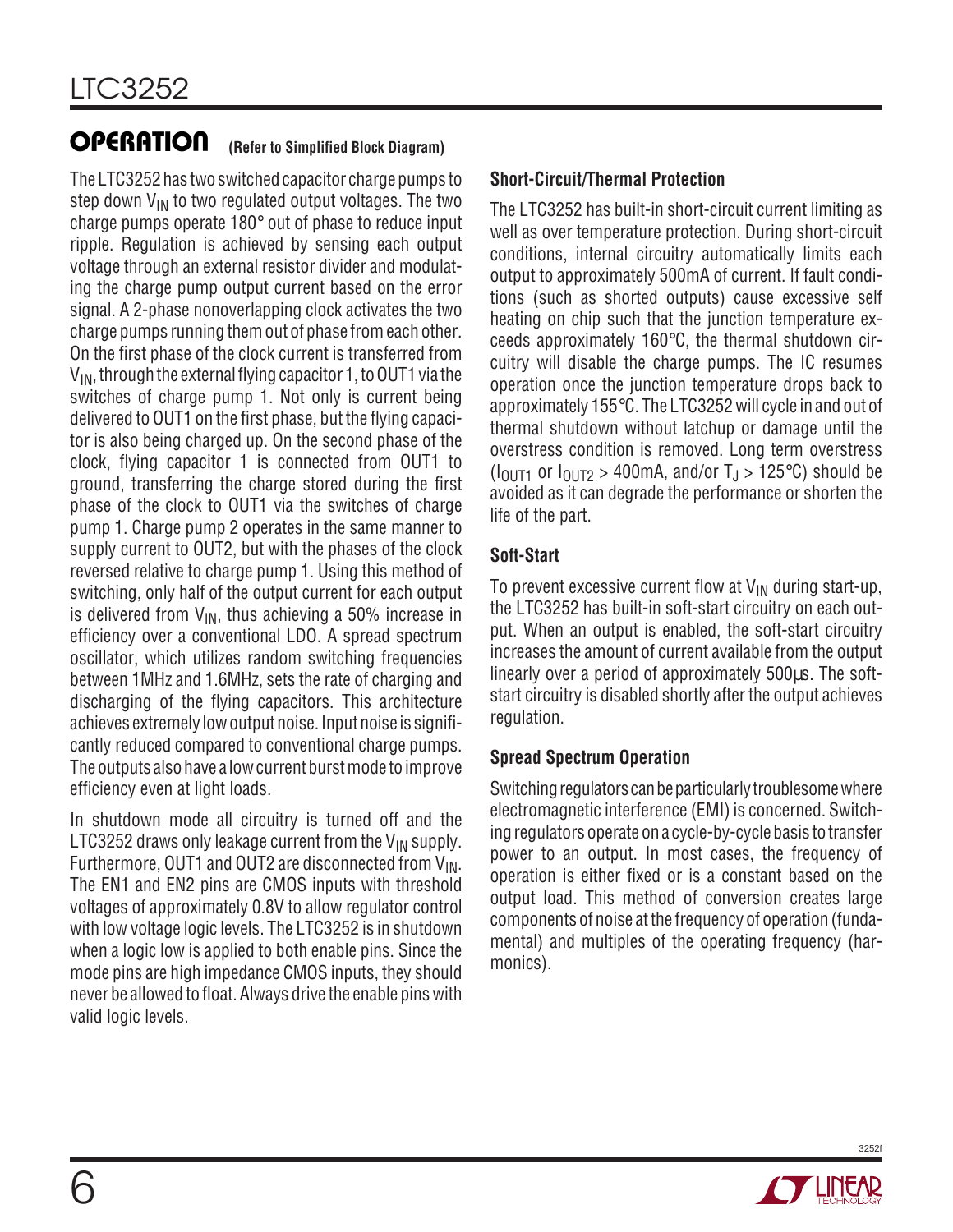Unlike conventional buck converters, the LTC3252's internal oscillator is designed to produce a clock pulse whose period is random on a cycle-by-cycle basis but fixed between 1MHz and 1.6MHz. This has the benefit of spreading the switching noise over a range of frequencies, thus significantly reducing the peak noise. Figures 1 and 2 show how the spread spectrum feature of the LTC3252 significantly reduces the peak harmonic noise and virtually elliminates harmonics compared to a conventional buck converter.

Spread spectrum operation is always enabled but is most effective when the LTC3252's outputs are out of Burst Mode operation and the oscillator is running continuously (see the Low Current Burst Mode Operation section).

#### **Low Current Burst Mode Operation**

To improve efficiency at low output currents, a Burst Mode operation function is included in the LTC3252. An output current sense is used to detect when the required output current of both outputs drop below an internally set threshold (30mA typ). When this occurs, the part shuts down the internal oscillator and goes into a low current operating state. The LTC3252 will remain in the low current operating state until either output has dropped enough to require another burst of current. The LTC3252 resumes continuous operation when the load on one or both outputs exceeds the internally set threshold. Unlike traditional charge pumps where the burst current is highly dependant on many factors (i.e., supply, switch strength, capacitor selection, etc.), the LTC3252's burst current is set by the burst threshold and hysteresis. This means that the output ripple voltage in Burst Mode operation is relatively consistent and is typically about 12mV with a 4.7µF output capacitor on a 1.5V output. The ripple voltage amplitude is a direct function of the output capacitor size. Burst Mode operation ripple voltage does increase slightly at lower output voltages due to the increase in loop gain. Users can counteract output voltage ripple increase through the use of a slightly larger output capacitor. See Recommended Output Capacitance guidelines of Figure 3.







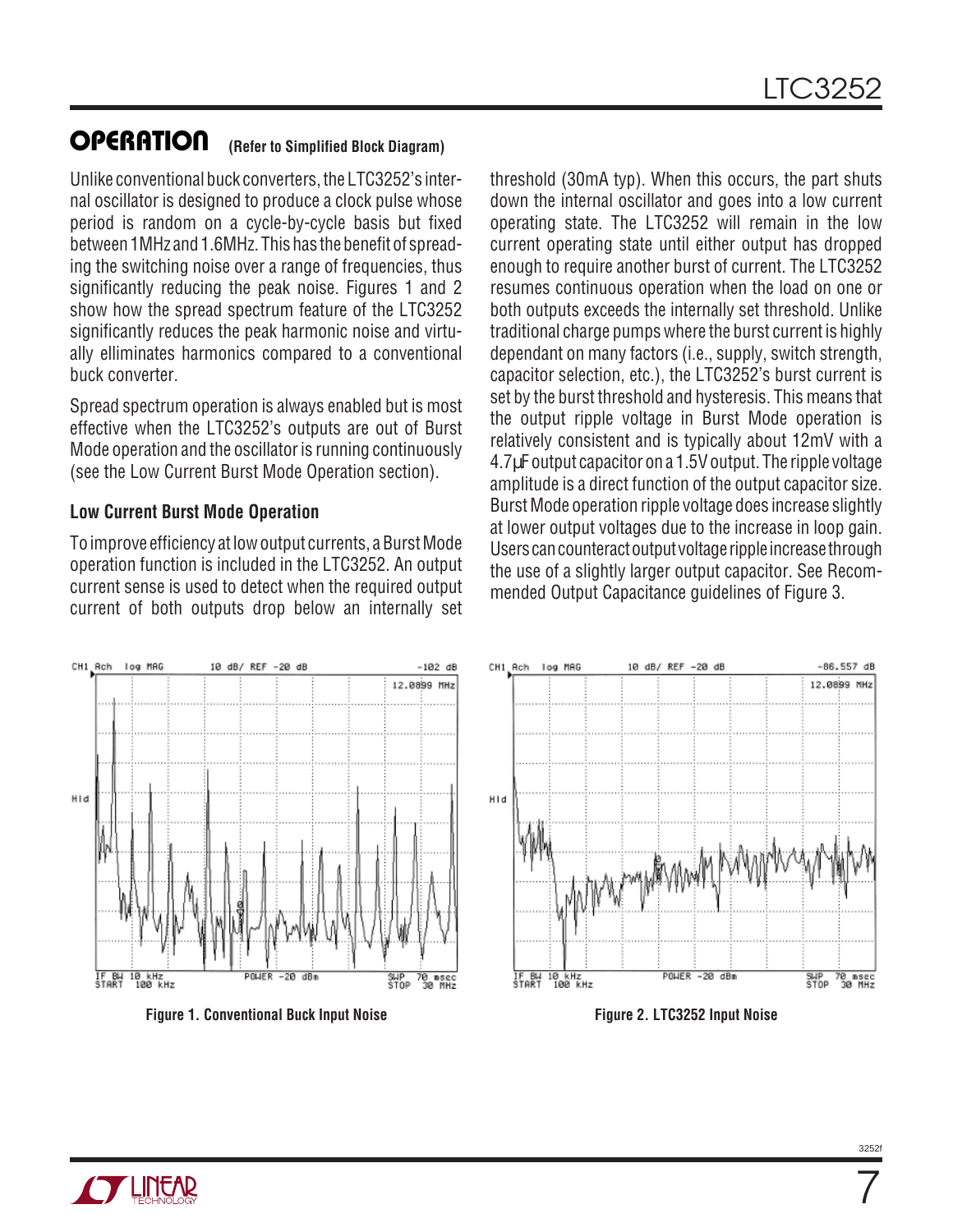#### **Output Capacitor Selection**

The style and value of capacitors used with the LTC3252 determine several important parameters such as regulator control loop stability, output ripple and charge pump strength.

The switching nature of the LTC3252 minimizes output noise significantly but not completely. What small ripple that exists at an output is controlled by the value of output capacitor directly. Increasing the size of the output capacitor will proportionately reduce the output ripple. The ESR (equivalent series resistance) of the output capacitor plays the dominant role in output noise. When the LTC3252 switches between clock phases there is a period where all switches are turned off. This "blanking period" shows up as a spike at the output and is a direct function of the output current times the ESR value. To reduce output noise and ripple, it is suggested that a low ESR (< $0.08\Omega$ ) ceramic capacitor be used for the output capacitor. Tantalum and aluminum capacitors are not recommended because of their high ESR.

Both the style and value of the output capacitors can significantly affect the stability of the LTC3252. As shown in the Simplified Block Diagram, the LTC3252 uses a control loop to adjust the strength of each charge pump to match the current required at the output. The error signal of each loop is stored directly on each output capacitor. Thus the output capacitors also serve to form the dominant pole in each control loop. Figure 3 is a graph of the recommended output capacitance, and minimum capaci-



**Figure 3. Output Capacitance vs Output Voltage**

tance required for good transient response (see the Ceramic Capacitor Selection Guidelines section).

Likewise excessive ESR on the output capacitor will tend to degrade the loop stability of the LTC3252. The closed loop output impedance of the LTC3252 is approximately:

$$
R_0 = 0.08\Omega \bullet \frac{V_{OUT}}{0.8V}
$$

For example, with the output programmed to 1.5V, the  $R_0$ is 0.15Ω, which produces a 38mV output change for a 250mA load current step. For stability and good load transient response it is important for the output capacitor to have  $0.1\Omega$  or less of ESR. Ceramic capacitors typically have exceptional ESR and combined with a tight board layout should yield excellent stability and load transient performance.

Further output noise reduction can be achieved by filtering the LTC3252 outputs through a very small series inductor as shown in Figure 4. A 10nH inductor will reject the fast output transients caused by the blanking period, thereby presenting a nearly constant output voltage. For economy the 10nH inductor can be fabricated on the PC board with about 1cm (0.4") of PC board trace.



**Additional Output Noise Reduction**

#### **VIN Capacitor Selection**

3252f The low noise, dual phase architecture used by the LTC3252 makes input noise filtering much less demanding than conventional charge pump regulators. The LTC3252 input current will transition between  $I_{\Omega I}T_1/2$  and  $I_{\Omega I}T_2/2$  for each half cycle of the oscillator. The blanking period described in the  $V_{\text{OUT}}$  section also effects the input. For this reason it is recommended that a low ESR 4.7 $\mu$ F (1 $\mu$ F min) or greater ceramic capacitor be used for  $C_{IN}$  (see the Ceramic Capacitor Selection Guidelines section). Aluminum and tantalum capacitors can be used but are not recommended because of their high ESR.

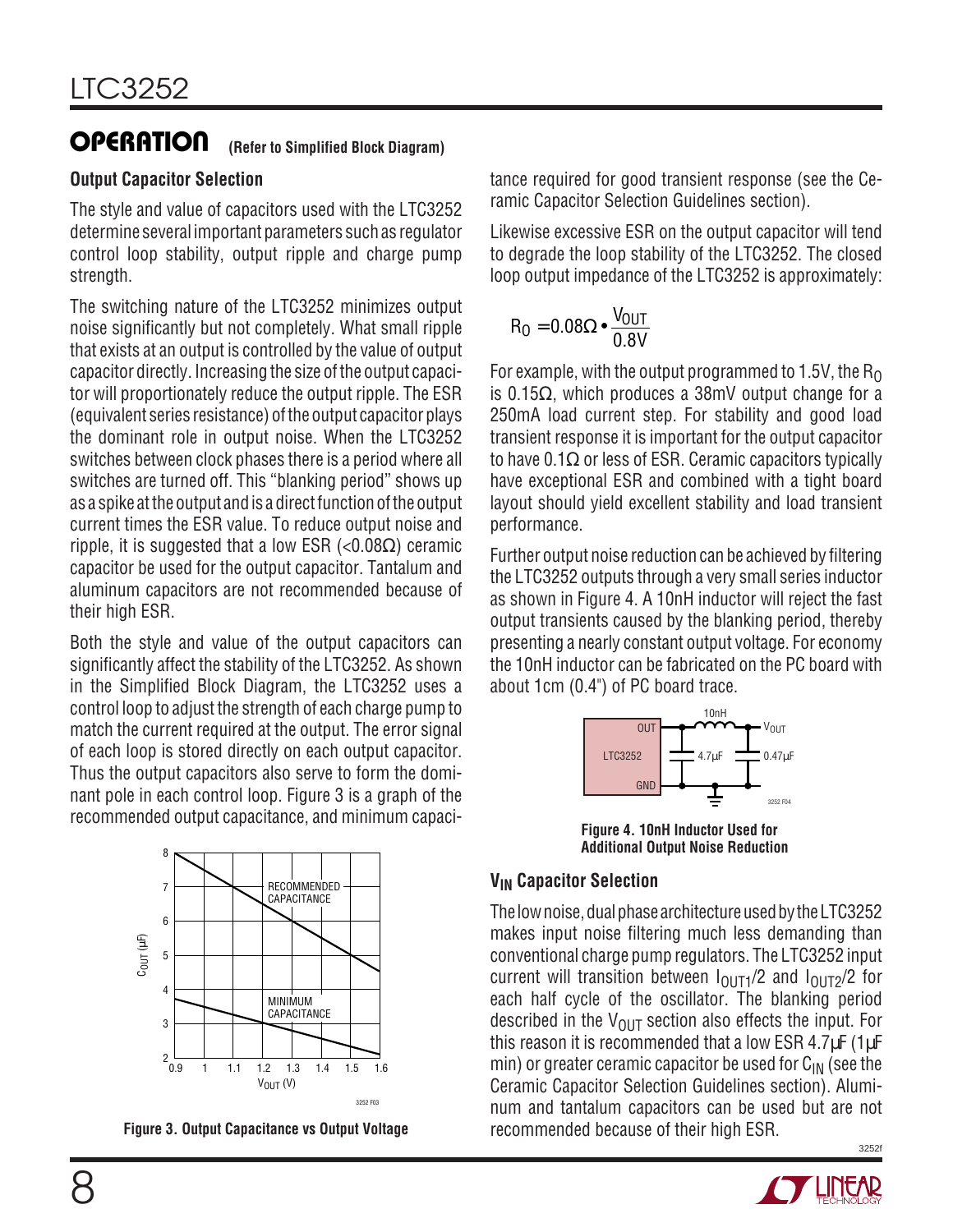Further input noise reduction can be achieved by filtering the input through a very small series inductor as shown in Figure 5. A 10nH inductor will reject the fast input transients caused by the blanking period, thereby presenting a nearly constant load to the input supply. For economy the 10nH inductor can be fabricated on the PC board with about 1cm (0.4") of PC board trace.



**Figure 5. 10nH Inductor Used for Additional Input Noise Reduction**

#### **Flying Capacitor Selection**

Warning: A polarized capacitor such as tantalum or aluminum should never be used for the flying capacitors since their voltages can reverse upon start-up of the LTC3252. Ceramic capacitors should always be used for the flying capacitors.

The flying capacitors control the strength of the charge pump. In order to achieve the rated output current it is necessary for the flying capacitor to have at least 0.4µF of capacitance over operating temperature with a 2V bias (see the Ceramic Capacitor Selection Guidelines). If 100mA or less of current is required from an output then its associated flying capacitor minimum can be reduced to 0.15µF.

#### **Ceramic Capacitor Selection Guidelines**

Capacitors of different materials lose their capacitance with higher temperature and voltage at different rates. For example, a ceramic capacitor made of X7R material will retain most of its capacitance from –40°C to 85°C whereas a Z5U or Y5V style capacitor will lose considerable capacitance over that range (60% to 80% loss typical). Z5U and Y5V capacitors may also have a very strong voltage coefficient causing them to lose an additional 60% or more of their capacitance when the rated voltage is applied. Therefore, when comparing different capacitors it is often more appropriate to compare the amount of achievable capacitance for a given case size rather than

discussing the specified capacitance value. For example, over rated voltage and temperature conditions, a 4.7µF, 10V, Y5V ceramic capacitor in a 0805 case may not provide any more capacitance than a 1µF, 10V, X7R available in the same 0805 case. In fact, over bias and temperature range, the 1µF, 10V, X7R will provide more capacitance than the 4.7µF, 10V, Y5V. The capacitor manufacturer's data sheet should be consulted to determine what value of capacitor is needed to ensure minimum capacitance values are met over operating temperature and bias voltage.

Below is a list of ceramic capacitor manufacturers and how to contact them:

| AVX         | www.avxcorp.com |
|-------------|-----------------|
| Kemet       | www.kemet.com   |
| Murata      | www.murata.com  |
| Taiyo Yuden | www.t-yuden.com |
| Vishay      | www.vishay.com  |
|             |                 |

#### **Layout Considerations**

Due to the high switching frequency and transient currents produced by the LTC3252 careful board layout is necessary for optimal performance. A true ground plane and short connections to all capacitors will improve performance and ensure proper regulation under all conditions. Figure 7 shows the suggested layout configuration. Note the exposed paddle of the package is ground (GND) and must be soldered to the PCB ground.

The flying capacitor pins  $C1^+$ ,  $C1^-$ ,  $C2^+$  and  $C2^-$  will have very high edge rate wave forms. The large dv/dt on these pins can couple energy capacitively to adjacent printed circuit board runs. Magnetic fields can also be generated if the flying capacitors are not close to the LTC3252 (i.e., the loop area is large). To decouple capacitive energy transfer, a Faraday shield may be used. This is a grounded PC trace between the sensitive node and the LTC3252 pins. For a high quality AC ground, it should be returned to a solid ground plane that extends all the way to the LTC3252. Keep the FB traces away from or shielded from the flying capacitor traces or degraded performance could result.

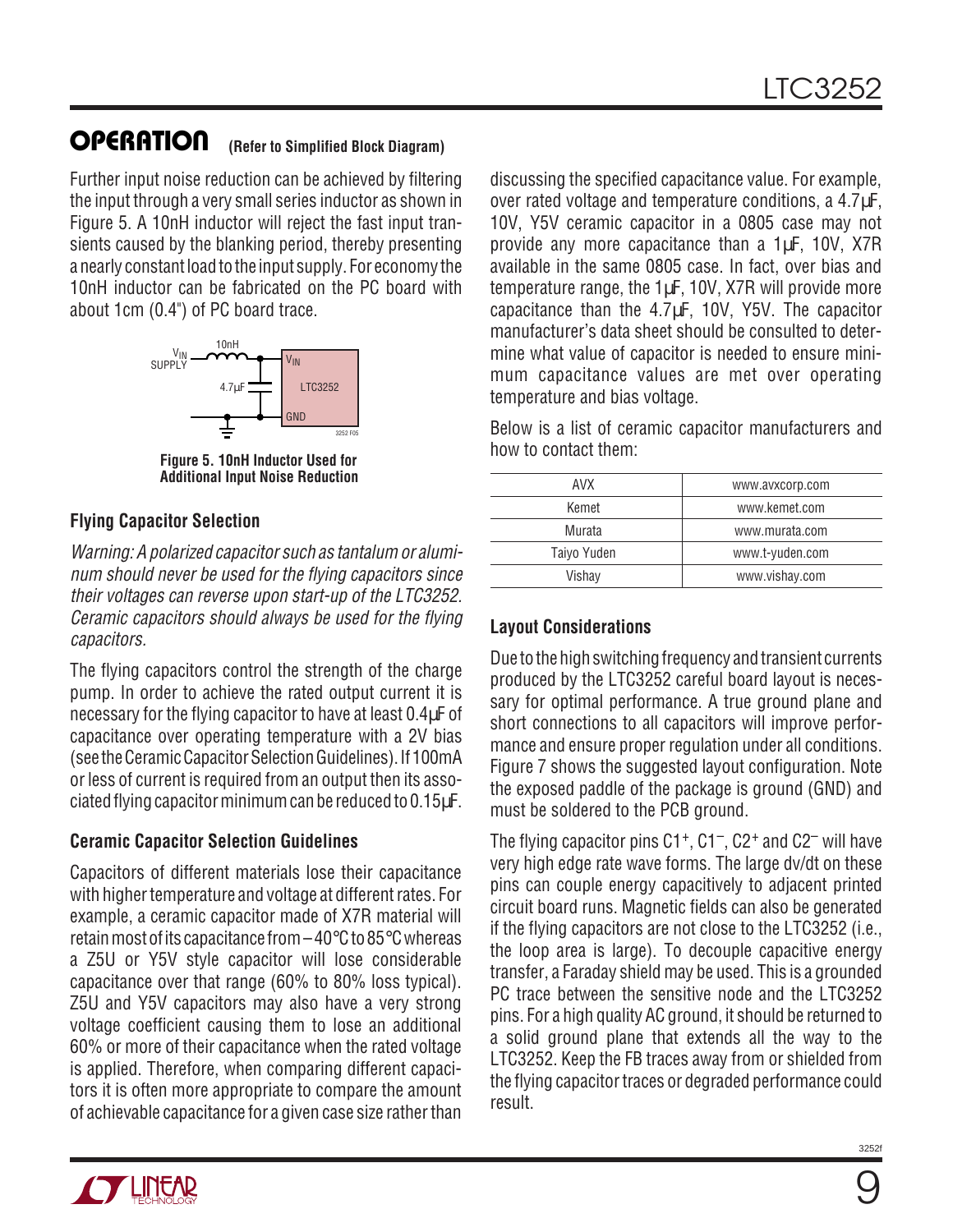#### **Thermal Management**

To reduce the maximum junction temperature, a good thermal connection to the PC board is recommended. Soldering the exposed paddle of the IC to the PCB and maintaining a solid ground plane under the device on one or more layers of the PC board, the thermal resistance of the package can be as small as 40°C/W. By applying the suggested thermal management techniques the IC junction temperature should never exceed 125°C even under worst case operating conditions.

#### **Power Efficiency**

The power efficiency (η) of the LTC3252 is approximately 50% higher than a conventional linear regulator. This occurs because the input current for a 2-to-1 step-down charge pump is approximately half the output current. For an ideal 2-to-1 step-down charge pump the power efficiency is given by:

$$
\eta \equiv \frac{P_{OUT}}{P_{IN}} = \frac{V_{OUT} \cdot I_{OUT}}{V_{IN} \cdot \frac{1}{2} I_{OUT}} = \frac{2V_{OUT}}{V_{IN}}
$$

The switching losses and quiescent current of the LTC3252 are designed to minimize efficiency loss over the entire output current range, causing only a couple % error from the theoretical efficiency. For example with  $V_{IN} = 3.6V$ ,



**Figure 6. Suggested Layout for the LTC3252**

 $I<sub>OUT1</sub> = 150$ mA and OUT1 regulating at 1.5V the measured efficiency is 80.6% which is in close agreement with the theoretical 83.3% calculation.

#### **Programming the LTC3252 Output Voltages (FB1 and FB2 Pin)**

Each output of the LTC3252 is programmed to an arbitrary voltage via an external resistive divider. Figure 7 shows the required voltage divider connection. The voltage divider ratio is given by the expression:

$$
\frac{R_A}{R_B}=\frac{OUT}{0.8V}-1
$$

Typical values for total voltage divider resistance can range from several kΩs up to  $1\text{M}\Omega$ .

The user may want to consider load regulation when setting the desired output voltage. The closed loop output impedance of the LTC3252 is approximately:

$$
\mathsf{R}_0 = 0.08\Omega \bullet \frac{\mathsf{OUT}}{\mathsf{0.8V}}
$$

For a 1.5V output,  $R_0$  is 0.15 $\Omega$ , which produces a 38mV output change for a 250mA load current step. Thus, the user may want to target an unloaded output voltage slightly higher than desired to compensate for the output load conditions. The output may be programmed for regulation voltages of 0.9V to 1.6V.

Since the LTC3252 employs a 2-to-1 charge pump architecture, it is not possible to achieve output voltages greater than half the available input voltage. The minimum  $V_{IN}$  supply required for regulation can be determined by the following equation:

$$
\mathsf{V}_{\mathsf{IN}}\;(\mathsf{MIN}) \leq 2\bullet (\mathsf{V}_{\mathsf{OUT}}\;(\mathsf{MIN}) + \mathsf{I}_{\mathsf{OUT}}\bullet\mathsf{R}_{\mathsf{OL}})
$$



**Figure 7. Programming the LTC3252**

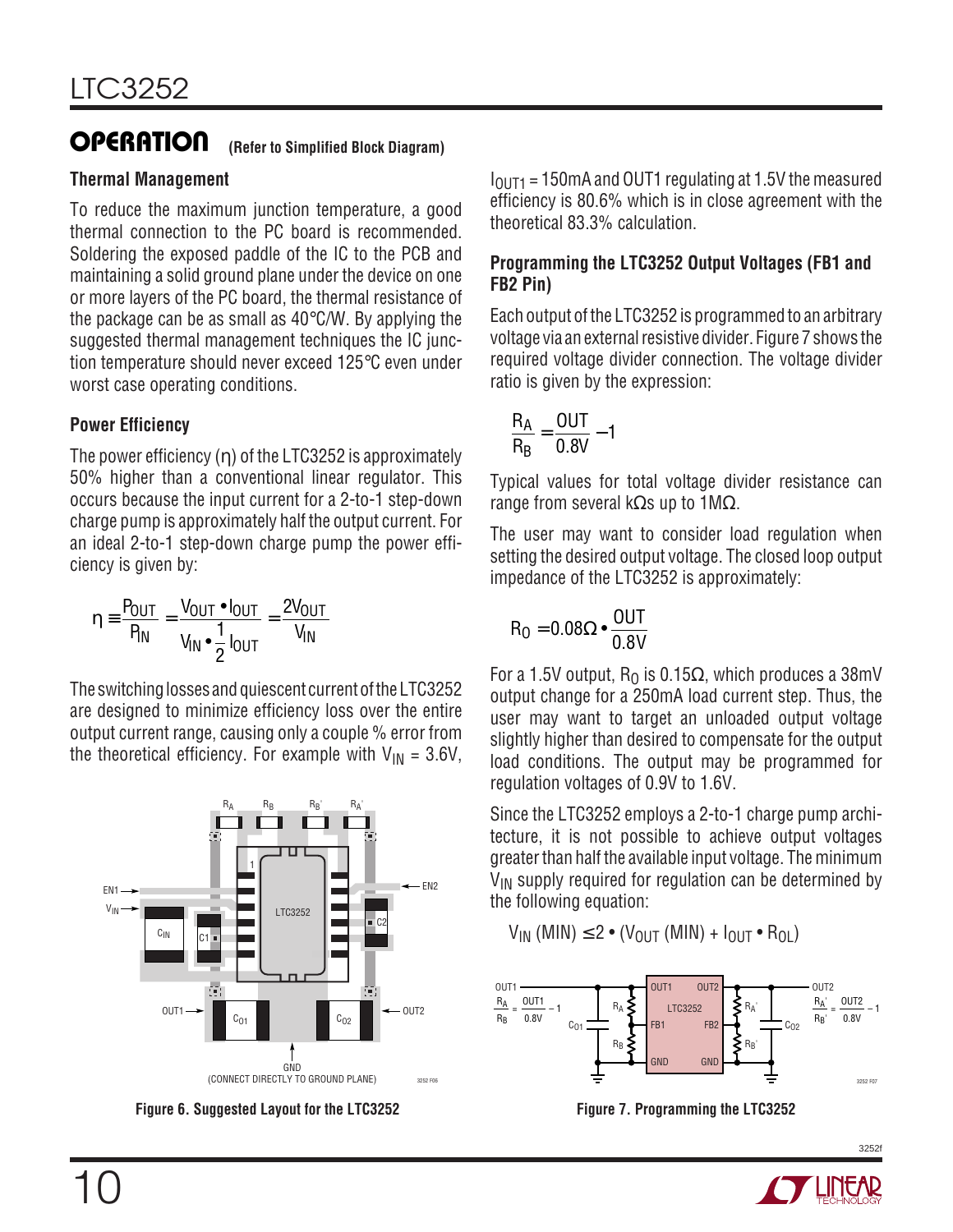#### **TYPICAL APPLICATIO U**



**Li-Ion to 1.5V/1.2V Outputs**

## **PACKAGE DESCRIPTION**





Information furnished by Linear Technology Corporation is believed to be accurate and reliable. However, no responsibility is assumed for its use. Linear Technology Corporation makes no representation that the interconnection of its circuits as described herein will not infringe on existing patent rights.